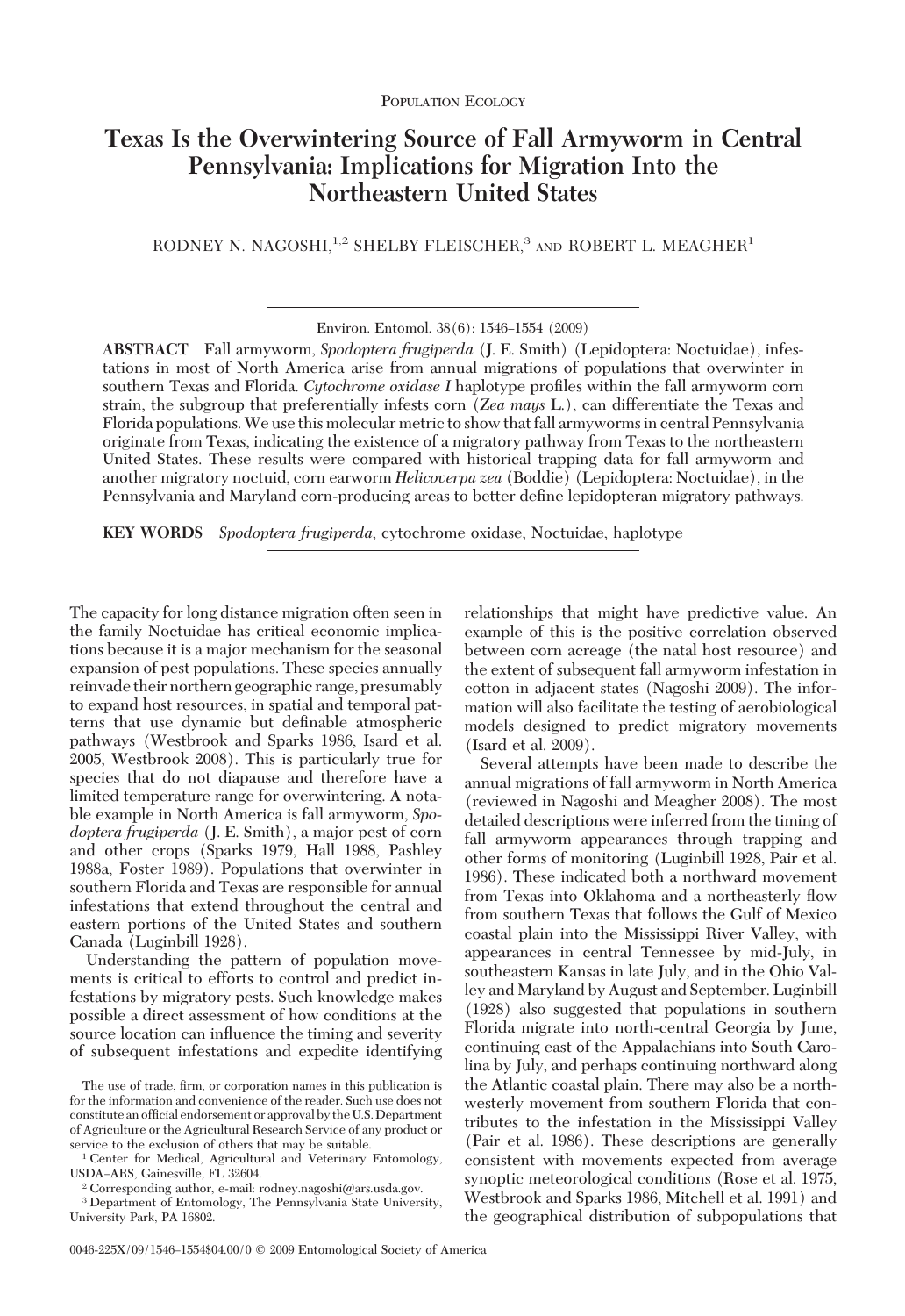differed with respect to disease or pesticide resistance (Young 1979, Fuxa 1987, Pitre 1988).

These approaches provide a broad picture of population movements but are limited in their resolution. In particular, inferences on the origin of immigrant populations become increasingly less accurate as migratory distance increases. Ultimately, the validation of projected pathways will require a direct method for identifying the overwintering origin, for example, by artificially tagging and recapturing immigrants or analysis of genetic or other physical markers that can distinguish between overwintering populations (see, for example, Showers et al. 1989, Hendrix and Showers 1992).

Fall armyworm can be subdivided into two behaviorally distinct, but morphologically identical, strains that were initially identified by differences in plant host distribution, hence their designation as rice strain and corn strain (Pashley et al. 1985, 1987; Pashley 1986, 1988b). Several studies have shown that polymorphisms in the mitochondrial *cytochrome oxidase I* (*COI*) gene provides a convenient and accurate marker for strain identity based on correlations with behavioral differences (Lu and Adang 1996, Levy et al. 2002, Meagher and Gallo-Meagher 2003, Prowell et al. 2004). The corn strain population as defined by the *COI* marker can be further subdivided into four haplotype subgroups designated as CS-h1, CS-h2, CS-h3, and CS-h4 (Nagoshi et al. 2007). Surveys of populations from Brazil, Texas, and Florida show that all four subgroups are present in each area, but there are consistent differences in their relative proportions. This is most evident when observing the ratio of the CS-h4 to CS-h2 haplotype proportions. Analysis of Florida corn strain populations over a 4-yr period and over several locations spanning the state showed a  $CS-h4/CS-h2$  ratio that was consistently  $>1.0$  (Nagoshi et al. 2007). In contrast, populations from Brazil and Texas, again sampled over multiple years and locations, consistently showed a ratio <0.5 (Nagoshi et al. 2007, 2008b). Because these haplotypes are defined by synonymous single nucleotide polymorphisms, it is reasonable to assume that they can serve as neutral markers to identify a Florida or Texas origin without the complications of selective pressure. As a proof of concept, corn strain populations in Georgia, Alabama, Louisiana, and Mississippi were analyzed for their CS-h4/CS-h2 ratios (Nagoshi et al. 2008b). These states lie along an east-west line from the Atlantic Ocean to the Gulf of Mexico and are north of the fall armyworm overwintering range. The results were consistent with the migratory pattern described by Luginbill (1928).

There were two objectives in this study. The first was to determine the source of the migratory fall armyworm populations in Pennsylvania. This state is a major corn producer that is located in an area that could be in the migratory path of both the Texas and Florida overwintering populations. The location of Pennsylvania, extending as it does from Lake Erie to the New Jersey border, is such that its population will likely be representative of the fall armyworm infesting

**Table 1. Source locality information of fall armyworm collected from pheromone traps placed near corn fields**

| Label        | Location            | Date       | Reference/collector     |
|--------------|---------------------|------------|-------------------------|
| TX 04-6      | Hidalgo Co, TX      | $2004 - 6$ | Nagoshi et al. 2008a, b |
| TX 06        | San Angelo, TX      | 2006       | Nagoshi et al. 2008b    |
| <b>TX 04</b> | College Station, TX | 2004       | Nagoshi et al. 2008b    |
| $FL 02-3$    | Miami-Dade Co. FL   | $2002 - 3$ | Nagoshi et al. 2007     |
| $FI.04-5$    | Miami-Dade Co. FL   | $2004 - 5$ | Nagoshi et al. 2007     |
| FL 06        | FL (various sites)  | 2006       | R.M.                    |
| PA 01        | College Station, PA | 2001       | Fleischer et al. 2005   |
| PA 06        | Rock Springs, PA    | 2006       | S.F.                    |
| PA 07        | Rock Springs, PA    | 2007       | S.F.                    |

most of the northeast section of the United States. The second objective was to determine whether the data from statewide trapping surveys can provide additional information about the direction of migration and the entry point into the state. The PestWatch program based at Pennsylvania State University makes available multiyear, statewide trapping data for fall armyworm (http://www.pestwatch.psu.edu/). This resource was used to compare the trapping patterns of fall armyworm with corn earworm, *Helicoverpa zea* (Boddie), another noctuid with an overlapping host range that also exhibits migratory flight behavior and nocturnal transport (Hendrix et al. 1987, Lingren et al. 1993, Westbrook et al. 1995, Westbrook et al. 1998). The implications of these observations on our understanding of fall armyworm migration and the usefulness of extensive historical pest survey data to investigate migration are discussed.

### **Materials and Methods**

**Specimen Collections and Sites.** Fall armyworm specimens were obtained at several locations in the United States (Table 1). In the Florida collections from 2006 and 2007, adult males were collected using pheromone traps as previously described (Meagher 2001). Standard plastic Universal moth traps (Unitraps) were baited with a commercially available fall armyworm pheromone (Suterra, Bend, OR) and contained insecticide strips (Hercon Environmental, Emigsville, PA). After collection, specimens were typically stored at  $-20^{\circ}$ C. In 2006 and 2007, the Pennsylvania samples were collected as above, using the "Fall Armyworm-PSU" lure (Scentry Biologicals, Billings, MT), which is the two-component lure described as Lure B that mitigates concern of nontarget captures in the northeast (Fleischer et al. 2005). In 2001, the Pennsylvania collections came from a subset of moths collected as described in Fleischer et al. (2005). The collected specimens were identified as fall armyworm by morphological criteria before molecular analysis.

**Pheromone Trap Surveys.** PestWatch is a regional interactive database for corn earworm, fall armyworm, and several other Lepidopteran pests organized and maintained by Pennsylvania State University (www. pestwatch.psu.edu) (Fleischer et al. 2007). In 2007, data from  $\approx 660$  sites in  $> 20$  states were provided by a wide array of agricultural scientists working in the public and private sectors. In Pennsylvania, these data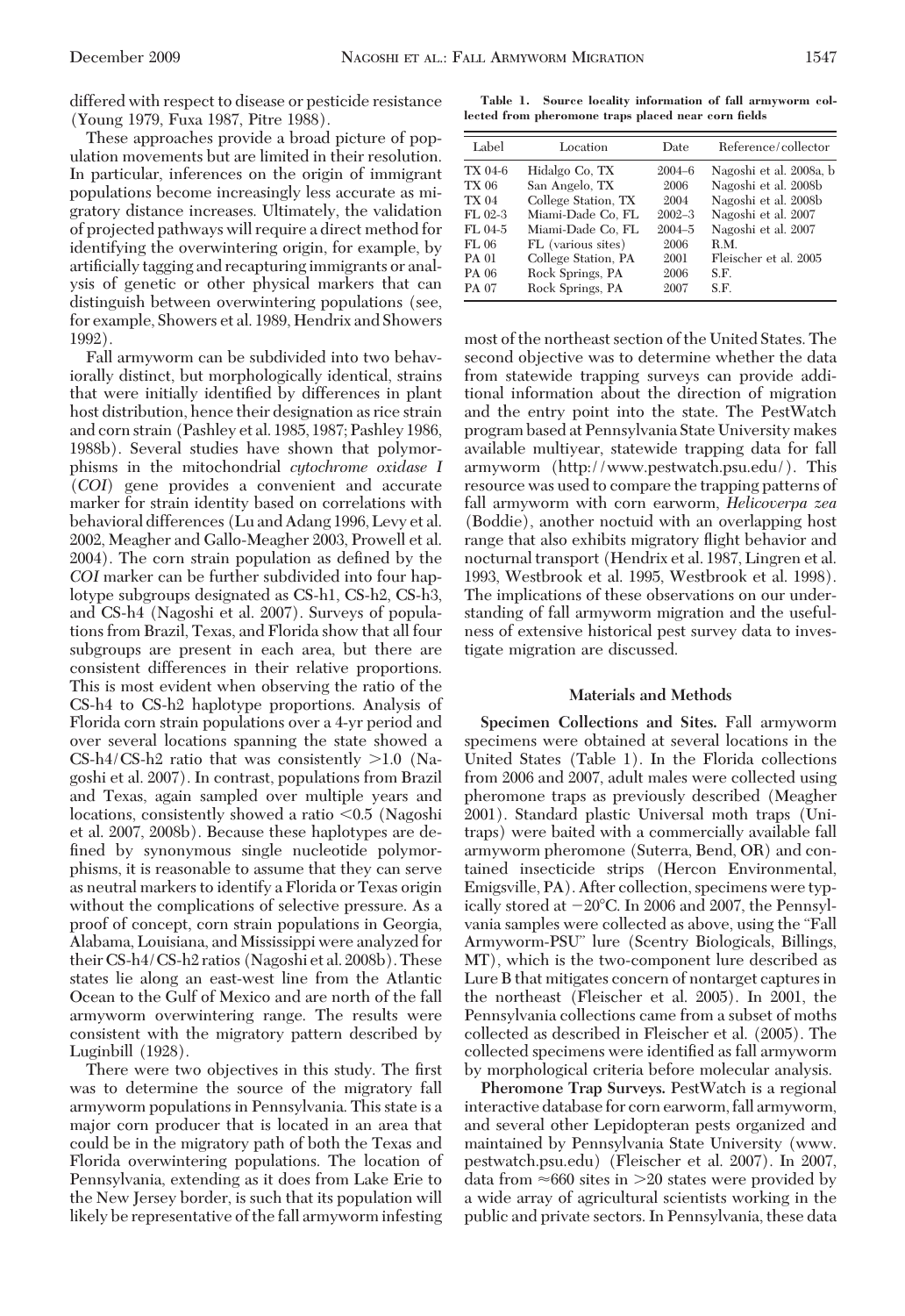were provided primarily by Extension Educators who work with local vegetable producers and so the areas covered were focused where most sweet corn is produced. UniTraps were baited with the Fall Armyworm-PSU lure and species identification was performed on site (see www.ento.psu.edu/extension/ factsheets/armyworm/idfallarmyworm.htm). The specimens collected were counted at 1-wk intervals, and the average daily catch rate was calculated with values rounded up to the nearest integer and recorded online.

In the survey of corn earworm, wire cone traps baited with pheromone lures specific to the species (Hercon Environmental) were monitored weekly, and the average daily capture rate was recorded online (listed as "Flight Activity"). In all cases, we were interested only in when the first captures occurred and not the number captured.

The Maryland data for corn earworm and fall armyworm were collected by the Maryland Department of Agriculture and were obtained from the website www. mda.state.md.us/plants-pests/plant\_protection\_weed\_ mgmt/plant\_pest\_survey\_detection/interactive\_map links daily counts at individual locations.php. Specimens in Maryland were examined by the Maryland Department of Agriculture to confirm species identity. In the Maryland survey of fall armyworm, traps were monitored at 6- to 8-d intervals in June and July and 7 to 22-d intervals afterward. Total trap captures per the trapping interval were recorded online.

**DNA Preparation.** Individual specimens were homogenized in 4 ml of phosphate-buffered saline (PBS; 20 mM sodium phosphate, 150 mM NaCl, pH 8.0) in a 15-ml test tube using a tissue homogenizer (PRO Scientific, Oxford, CT). Cells and tissue were pelleted by centrifugation at 6,000*g* for 5 min at room temperature. The pellet was resuspended in  $800 \mu l$  cell lysis buffer (0.2 M sucrose, 0.1 M Tris-HCl, pH 8.0, 0.05 M EDTA, and 0.5% sodium dodecyl sulfate), transferred to a 1.5 or 2.0-ml microcentrifuge tube, and incubated at 55C for 5 min. Proteins were precipitated by the addition of 100  $\mu$ l of 8 M potassium acetate. The supernatant was transferred to a Zymo-Spin III column (Zymo Research, Orange, CA) and processed according to the manufacturer's instructions. The DNA preparation was increased to a final volume of 40  $\mu$ l with distilled water. Each polymerase chain reaction (PCR) reaction required  $1 \mu l$  of the DNA preparation  $(\approx 0.02 \mu g)$ .

PCR Analysis and Cloning. PCR amplification of the mitochondrial *COI* gene was performed in a  $30-\mu$ l reaction mix containing  $3 \mu$  10 $\times$  manufacturer's reaction buffer, 1  $\mu$ l 10 mM dNTP, 0.5  $\mu$ l 20  $\mu$ M primer mix, 1  $\mu$ l DNA template (between 0.05 and 0.5  $\mu$ g), and 0.5 U *Taq*DNA polymerase (New England Biolabs, Beverly, MA). The thermocycling program was  $94^{\circ}$ C (1 min), followed by 33 cycles of 92 (30 s), 56 (45 s), and  $72^{\circ}$ C (45 s), and a final segment of  $72^{\circ}$ C for 3 min. Typically 96 PCR amplifications were performed at the same time using either 0.2-ml tube strips or 96-well microtiter plates. Primers were synthesized by Integrated DNA Technologies (Coralville, IA). AmpliÞ-

**Table 2. Strain proportions of fall armyworm analyzed from Centre Co., PA, traps in 2001, 2006, and 2007**

| Year<br>$\boldsymbol{n}$ |                                                 | Corn<br>strain | Rice strain  |  |
|--------------------------|-------------------------------------------------|----------------|--------------|--|
| 2001                     | 170                                             | 0.81           | 0.19         |  |
| 2006                     | 151                                             | 0.75           | 0.25         |  |
| 2007                     | 182                                             | 0.86           | 0.14         |  |
|                          | Average                                         | 0.81           | 0.19         |  |
|                          | Unpaired t-test (corn<br>strain to rice strain) | $t = 13.64$    | $P = 0.0002$ |  |

cation of the *COI* region used the primer pair *COI-893 F* (5-CACGAGCATATTTTACATCWGCA-3) and *COI-1303R* (5-CAGGATAGTCAGAATATCGACG-3) to produce a 410-bp fragment.

For fragment isolations, 6  $\mu$ l of 6  $\times$  gel loading buffer was added to each amplification reaction, and the entire sample was run on a 1.8% agarose horizontal gel containing GelRed (Biotium, Hayward, CA) in  $0.5\times$ Tris-borate buffer (TBE; 45 mM Tris base, 45 mM boric acid, 1 mM EDTA, pH 8.0). Fragments were visualized on a long-wave UV light box and cut out from the gel. Fragment isolation was performed using Zymo-Spin I columns (Zymo Research) according to the manufacturer's instructions. The isolated fragments were analyzed by DNA sequencing performed by Northwoods DNA (Bemidji,MN) or the University of Florida ICBR center. All other DNA sequences were obtained from NCBI GenBank. DNA comparisons, alignments, and restriction site mapping were performed using the DS Gene program (Accelrys, San Diego, CA).

**Statistical Analysis.** Corn acreage data were obtained from the National Agricultural Statistics Service (http://www.nass.usda.gov/).

Statistical analyses were performed using GraphPad InStat version 5.1 (GraphPad Software, San Diego, CA, www.graphpad.com). These include one-way analysis of variance (ANOVA) with a post hoc Tukey-Kramer multiple comparison test to compare haplotype ratio means and unpaired *t*-tests to compare strain frequencies in Pennsylvania pheromone trap collections.

#### **Results**

**Fall Armyworm Haplotype Comparisons.** Fall armyworm were collected by pheromone-baited traps in Pennsylvania in 2001, 2006, and 2007 and molecularly characterized for their*COI* haplotypes. In all 3 yr, 75% of the samples were of the corn strain as determined by the *COI* marker, consistent with the collections occurring in corn-dominated habitats (Table 2). A subset of the corn strain samples from each collection was analyzed for the proportions of the CS-h1, CS-h2, CS-h3, and CS-h4 haplotype groups, and from these data, the CS-h4/CS-h2 ratios were calculated (Fig. 1). For the 3 surveyed yr, the ratio averaged  $0.23 \pm 0.04$  (SD). In comparison, the average ratios observed in Texas and Florida collections were  $0.21 \pm 0.06$  and  $3.01 \pm 0.99$ , respectively. The means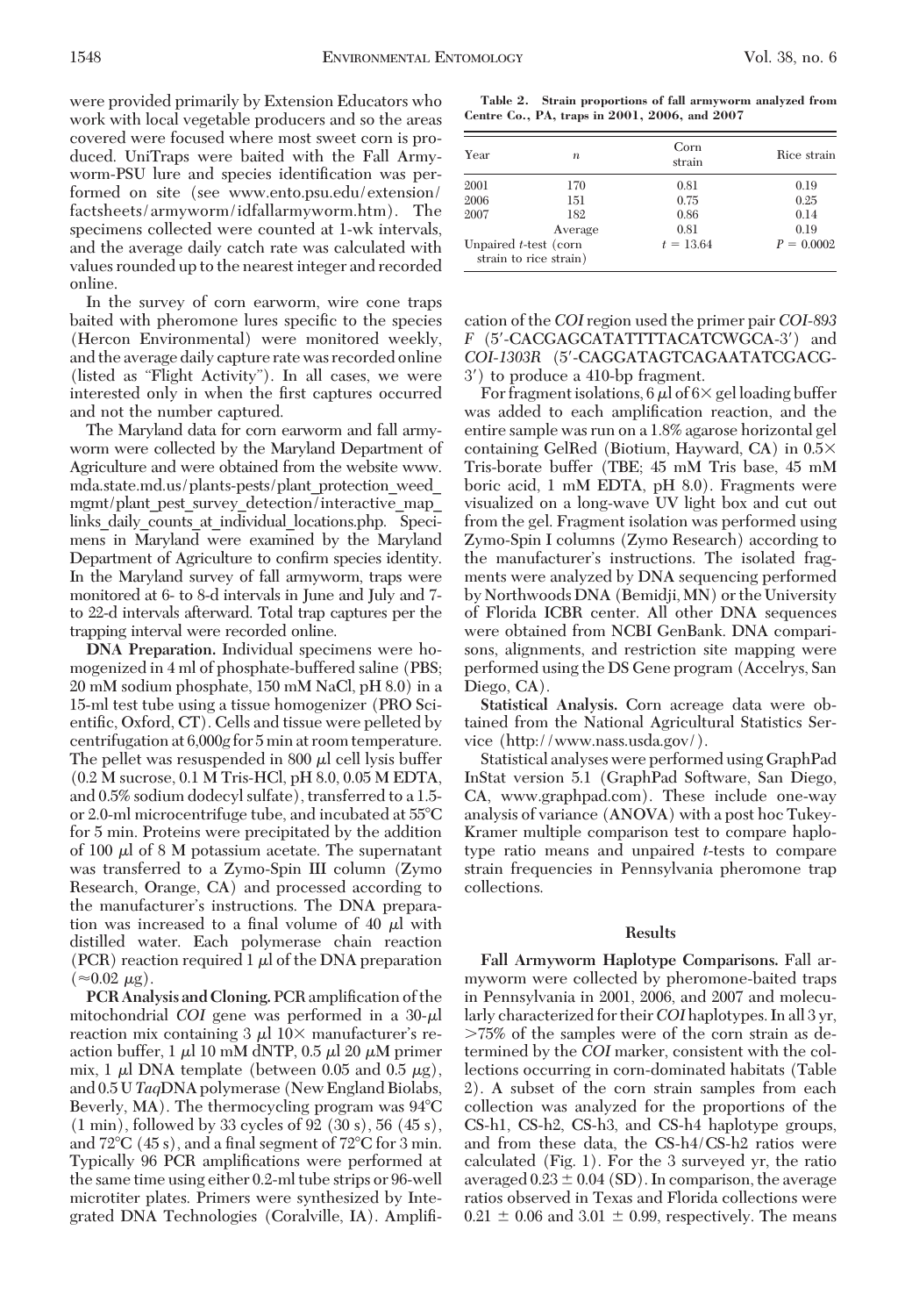

**Fig. 1.** CS-h4/CS-h2 ratios for corn strain samples analyzed in Pennsylvania, Florida, and Texas. Origin of samples are described in Table 1. Numbers in brackets indicate total number of samples. Numbers above bars represent mean  $\pm$  SD. Different letters in parentheses indicate statistically significant difference  $(P < 0.01)$  from post hoc Tukey-Kramer multiple comparisons test ( $q_{PA-TX} = 0.2$ ;  $q_{PA-FL} = 8.3$ ;  $q_{FL-TX} = 8.5$ ).

showed significantly different variation  $(P = 0.0015)$ , with the Pennsylvania and Texas ratios indistinguishable from each other  $(P > 0.05)$  but each significantly different  $(P < 0.01)$  from the Florida populations. These results strongly suggest that Texas rather than Florida is the principle migratory source for the fall armyworm infesting Pennsylvania corn crops.

**Comparison of Maryland and Pennsylvania Surveys.** We were interested in determining whether state and regional trapping surveys could be used to confirm and refine the projected migratory pathways derived from molecular studies. Pheromone trapping data were publicly available for fall armyworm for Pennsylvania counties and selected regions in Maryland in 2008 (Table 3). We hypothesized that if mi-

**Table 3. Collection periods of the earliest appearance of fall armyworm in pheromone traps located in selected counties of Maryland and Pennsylvania in 2008**

| State                      | County            | Earliest<br>appearance<br>(DOY) |  |
|----------------------------|-------------------|---------------------------------|--|
| $MDa$ (Mid Shore region)   | Dorchester        | 171-177                         |  |
|                            | <b>Oueen Anne</b> | 178-183                         |  |
|                            | Caroline          | 178-183                         |  |
|                            | Talbot            | 184-191                         |  |
|                            | Average           | 184                             |  |
| $MDa$ (Lower Shore region) | Wicomico          | 176-182                         |  |
|                            | Worcester         | 176-182                         |  |
|                            | Somerset          | 176-182                         |  |
|                            | Average           | 182                             |  |
| PA <sup>b</sup>            | Schuylkill        | $159 - 165$                     |  |
|                            | Franklin          | 166-172                         |  |
|                            | Blair             | 173-179                         |  |
|                            | Lebanon           | 173-179                         |  |
|                            | Lycoming          | 173-179                         |  |
|                            | Average           | 175                             |  |

*<sup>a</sup>* Represents all regions for which trap data were available.

 $\boldsymbol{b}$  Represents the five counties surveyed with the earliest detection date

DOY, day of year.

gration along the east coast contributes significantly to the fall armyworm population in Pennsylvania, presumably occurring through a progressive northward establishment of populations, detection by pheromone trapping should consistently occur in Maryland before the more northern state of Pennsylvania. This was not the case. In both the Maryland Mid Shore and Lower Shore regions, the average date for the first fall armyworm capture was 1 and 4 July, respectively, with the earliest observation occurring in the collection period spanning days  $171-177$  (June  $20-26$ ). In comparison, fall armyworm was detected in Pennsylvania as early as days  $159-165$  (June  $8-14$ ), and the five earliest reporting Pennsylvania counties had positive collections from days  $159-179$  (June 8-28), with an average date of June 24.

This contrasts with the behavior of corn earworm, another migratory noctuid pest of corn. More extensive regional and multiyear pheromone trap surveys were available for corn earworm and are presented for the  $2004 - 2008$  period (Table 4). For each year, corn earworm was consistently observed in Maryland before Pennsylvania. There was on average a 34-d difference from the earliest Maryland report, typically from the Mid Shore region (day 128) and the first Pennsylvania observation that was usually from Schuylkill Co. (day 162).

**Pennsylvania Trapping Data.** The Pennsylvaniabased Pestwatch program made it possible to map the timing of fall armyworm appearance in many of the major corn-growing counties in the state. Our simple expectation was that fall armyworm would tend to establish itself first in counties located early in the migration pathway and therefore the pattern of first detections could identify the entry point of the pest into the state. The timing of the first appearance in the surveyed counties was diagrammed for the 5-yr period from 2004 to 2008 (Fig. 2). A county was designated as "Early" if the first collection of fall armyworm was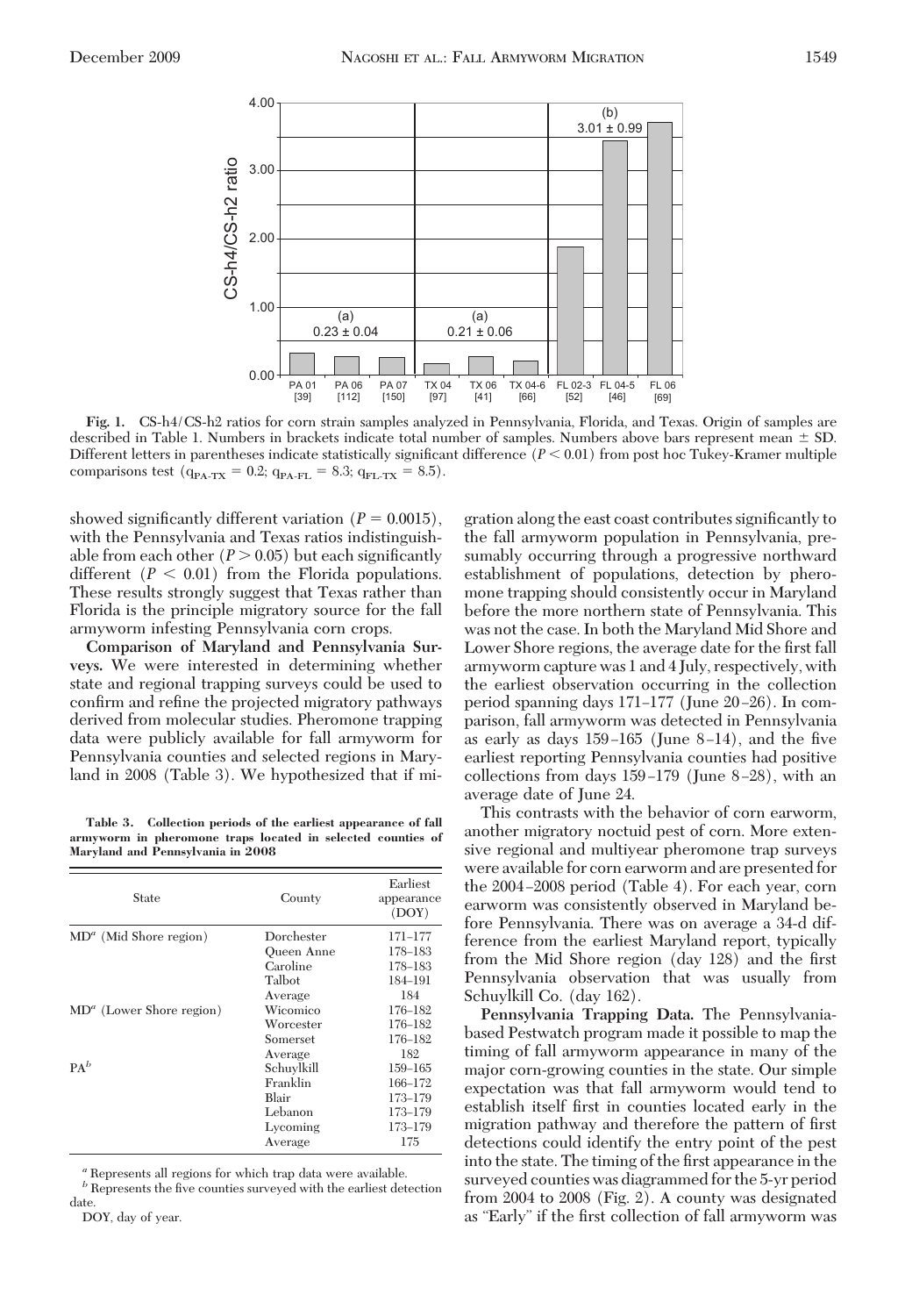**Table 4. Collection periods (day of year) of the first appearance of corn earworm in regions of Maryland and counties of Pennsylvania**

| State           | Region/county      | 2004        | 2005        | 2006        | 2007    | 2008        | Average |
|-----------------|--------------------|-------------|-------------|-------------|---------|-------------|---------|
| MD <sup>a</sup> | Lower Shore        | 149-155     | 156-162     | $107 - 113$ | 128-134 | $121 - 127$ | 138     |
|                 | Mid Shore          | 114-120     | 142-148     | $107 - 113$ | 128-134 | $121 - 127$ | 128     |
|                 | <b>Upper Shore</b> | $142 - 148$ | 198-204     | 142-148     | 156-162 | 149-155     | 163     |
|                 | Southern           | 177-183     | 156-162     | $107 - 113$ | 135-141 | $121 - 127$ | 145     |
|                 | Baltimore-Harford  | 135-141     | 149-155     | $142 - 148$ | 149-155 | 149-155     | 150     |
|                 | Lower Central      | 135-141     | 149-155     | 135-141     | 135-141 | 135-141     | 143     |
|                 | Central            | $163 - 169$ | 156-162     | 135-141     | 135-141 | 135-141     | 150     |
|                 | Western            | 163-169     | 156-162     | 149-155     | 135-141 | 149-155     | 156     |
| PA <sup>b</sup> | Schuylkill         | 150-156     | 156-162     | 155-161     | 161-167 | 159-165     | 162     |
|                 | Lancaster          | 157-163     | 170-176     | 152-158     | 154-160 | $159 - 165$ | 166     |
|                 | <b>Bucks</b>       | $192 - 198$ | 156-162     | 155-161     | 154-160 | $159 - 165$ | 169     |
|                 | York               | 192-198     | 156-162     | 155-161     | 154-160 | 159-165     | 169     |
|                 | Blair              | 178-184     | 163-169     | $152 - 158$ | 154-160 | 173-179     | 172     |
|                 | Centre             | $150 - 156$ | 177-183     | $152 - 158$ | 182-188 | 156-162     | 172     |
|                 | Franklin           | 157-163     | 170-176     | $152 - 158$ | 175-181 | 156-162     | 172     |
|                 | Lycoming           | 192-198     | 170-176     | 148-154     | 161-167 | 180-186     | 176     |
|                 | Indiana            | $171 - 177$ | 184-190     | $152 - 158$ | 168-174 | 180-186     | 179     |
|                 | Lebanon            | $192 - 198$ | 163-169     | 176-181     | 175–181 | 159-165     | 179     |
|                 | Mifflin            | 157-163     | 170-176     | 176-181     | 182-188 | 180-186     | 179     |
|                 | Dauphin            | 213-219     | 156-162     | 176-181     | 182-188 | 156-162     | 184     |
|                 | Lehigh             | 206-212     | $163 - 169$ | 155-161     | 189-194 | $257 - 263$ | 199     |
|                 | Luzerne            | 178-184     | $240 - 246$ | 197-203     | 217–223 | 187-193     | 209     |
|                 | Northampton        | $220 - 226$ | 226-232     | 218-224     | 175-181 | $257 - 263$ | 225     |

*<sup>a</sup>* Represents all regions for which corn earworm data were available.

*b* Represents all counties for which corn earworm data were available for all 5 yr.

within 2 wk of the initial observation within the state. Designations of "Middle" or "Late" were give to counties where the first detection of fall armyworm occurred at 3-4 wk after the initial state report, or later than 3–4 wk, respectively.

The pattern observed from year to year was highly variable, particularly with respect to the Early group (Fig. 2A). To identify locations where fall armyworm was consistently detected early, the average first detection time was calculated for those counties with at least 4 yr of trap data (Fig. 2B). Only two counties met the Early designation (Schuylkill and Lycoming), and these are more centrally located and nonadjacent. The three counties monitored with the highest corn acreage, Franklin, Lancaster, and York, are located on the southern border and were on average in the Middle group.

The corn earworm data again give a different result  $(Fig. 3)$ . In this case, there was a bias for the Early first observations to occur more frequently in the eastern counties of Pennsylvania, particularly in 2005, 2006, and 2008, with 2004 being the sole exception. Early detection in the more western counties was sporadic. This becomes apparent in the map of the average appearance times where there is a clear clustering of Early designated counties in the southeastern portion of the state, suggesting that this is the likely entry point for the infesting population.

#### **Discussion**

**Texas Origin of Pennsylvania Fall Armyworm.** Analysis of the mitochondrial *COI* CS-h4/CS-h2 haplotype ratio showed that the majority of the fall armyworm infesting central Pennsylvania cornfields over a multiyear period descended from populations that overwintered in Texas. The close similarity of the Texas and Pennsylvania ratios strongly suggestlimited, if any, mixing with migrants from Florida, although the possibility of a late season contribution cannot be precluded. These conclusions are consistent with the observation that, in 2008 (the only year where fall armyworm pheromone trapping surveys in Maryland were available), fall armyworm was detected in Pennsylvania before their first observation in the more southern state of Maryland. This suggests that, for at least 2008, contributions from a northward movement of fall armyworm along the eastern coast, an expected route of a Florida-based migration, were insignificant at the time of the Pennsylvania collections. Therefore, we conclude that migration from Texas through the Mississippi river valley is a primary source of fall armyworm populations in the northeastern portion of the United States, with perhaps only sporadic or lateseason contributions from Florida populations.

These results have important ramifications. It means that fall armyworm infestations in most of North America will be inßuenced by agricultural practices in Texas that affect overwintering populations and the timing of migration. This would also be the case for any species that has similar migratory characteristics to fall armyworm, an important consideration when estimating the spread of exotic noctuid species or resistant lines that become established in this area. Studies are in progress to both confirm and extend the description of fall armyworm movements, including better defining the limits of the migrations from Florida and Texas and examining the meteorological, geographic, and biological factors that define the migratory pattern.

**Using Trapping Surveys to StudyMigration.**In principle, publicly available historical trapping data in the Pennsylvania area could provide information about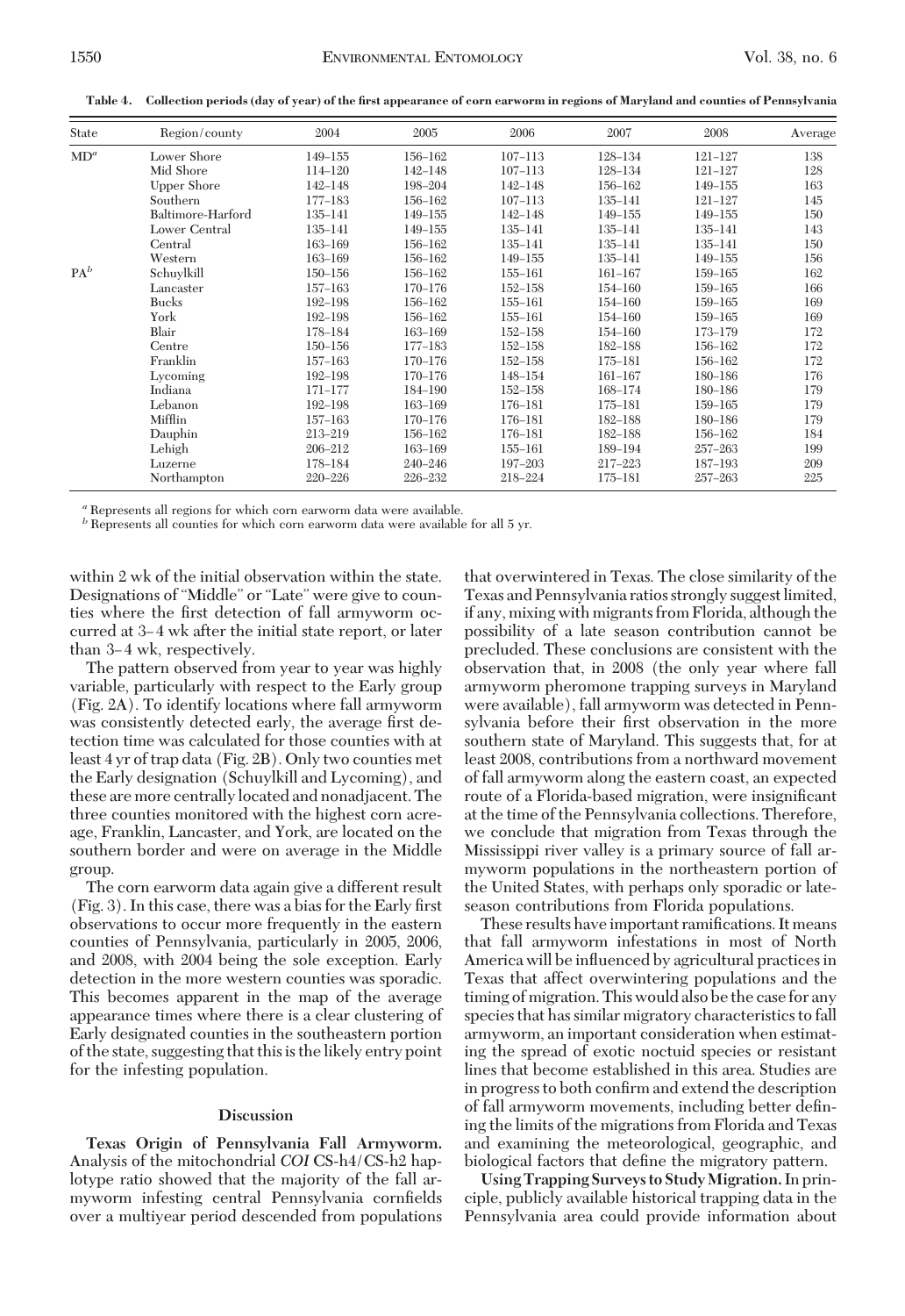

**Fig. 2.** Timing of the earliest detection of fall armyworm in Pennsylvania counties. The presence of fall armyworm was monitored by pheromone trapping. Early, fall armyworm collected within 2 wk of first report in the state; middle, fall armyworm detected 3–4 wk after the first report; late, earliest collection >4 wk after the first report. Unmarked counties were not monitored. (A) Year-to-year mapping of appearance time. (B) Average appearance time of counties with at least 4 yr of trapping observations from 2004 to 2008. Average acreage of corn planted in the monitored counties is given for the period 2004–2007 (2008 data not available) below county name.

the location and direction of migratory pathways. This is based on a simple premise: the timing of collections along a migratory pathway will reßect the movements of the population. If so, and if the migratory pathways are stable over time, there should be a clustering of early detection sites around the point of entry. This seems to be the case for corn earworm. Over a 5-yr period, the earliest detection of corn earworm in Pennsylvania tended to cluster in the southeast quadrant of the state, the surveyed region closest to the corn growing areas of Maryland (Fig. 3). When combined with their consistent detection in Maryland before Pennsylvania during this period (Table 4), the results suggest a northward entry of corn earworm

into Pennsylvania occurring across the Maryland border.

In contrast, fall armyworm showed a more variable pattern from year to year, with no clear indication that a particular part of the state was more prone to the early arrival of this pest (Fig. 2). The interpretation of this result is problematic. Although systematic biases common to both collections (e.g., county-specific variations in corn acreage, pesticide use, timing, and accuracy of surveys) are unlikely because both the fall armyworm and corn earworm surveys were performed at the same times and locations, we cannot exclude the possibility of species-specific differences in the quality of the data collected. For example, if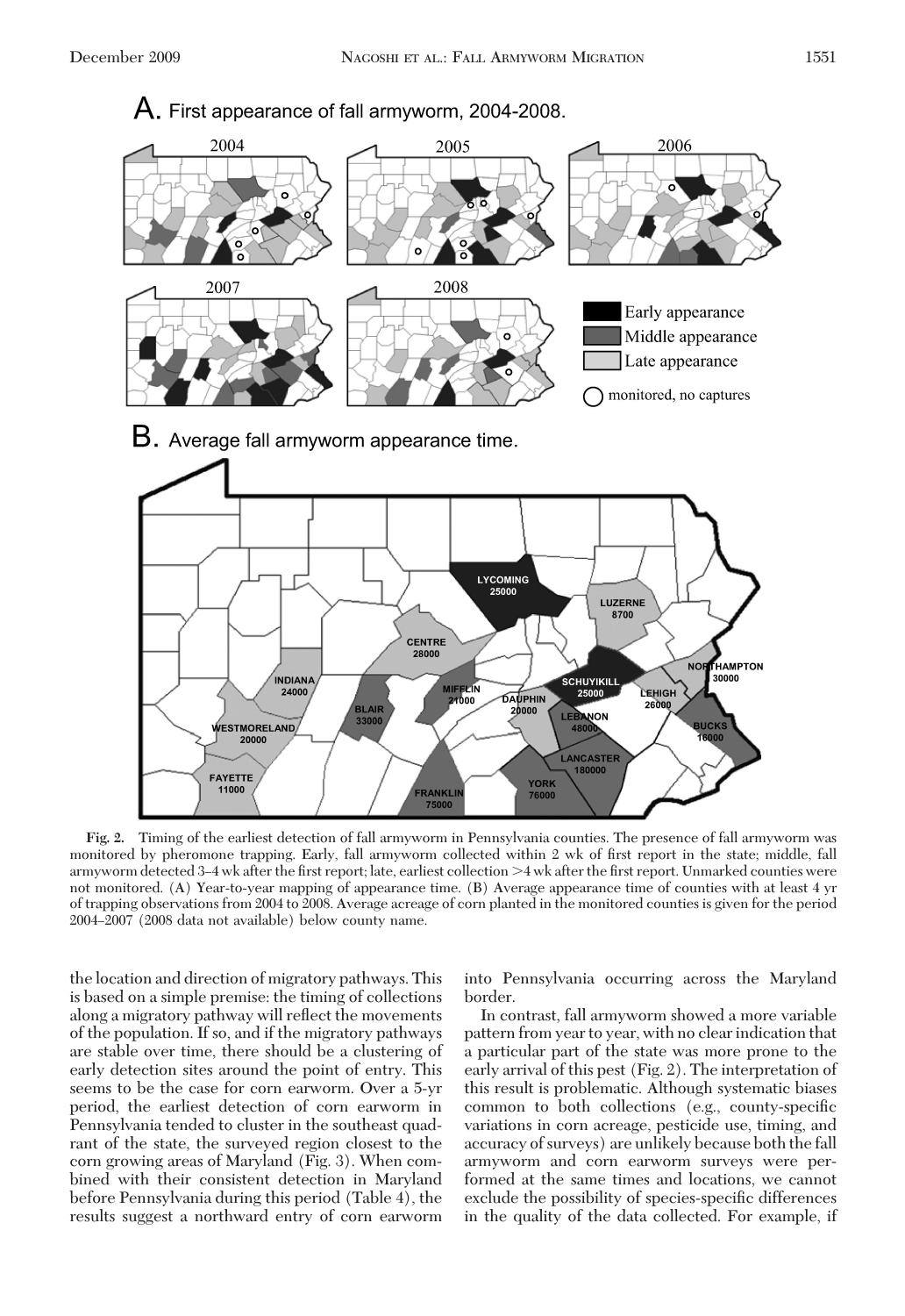

**Fig. 3.** Timing of the earliest detection of corn earworm in Pennsylvania counties. The presence of corn earworm was monitored by pheromone trapping. Early, corn earworm collected within 2 wk of first report in the state; middle, earliest detection 3–4 wk after the first report; late, earliest detection >4 wk after the first report. Unmarked counties were not monitored. (A) Year-to-year mapping of appearance time. (B) Average appearance time of counties with at least 4 yr of trapping observations from 2004 to 2008. Average acreage of corn planted in the monitored counties is given for the period 2004–2007 (2008 data not available) below county name.

there are differences in the sensitivity or specificity of the pheromone trapping method used for each species, the different survey results could reßect variation in methodology rather than migratory behavior.

However, there are reasons to believe that the observed differences have a biological or ecological basis. Corn earworm differs from fall armyworm in its ability to diapause, thereby increasing its potential overwintering range to as far north as 40°N latitude (approximately the Maryland–Pennsylvania border). This range probably does not extend into Pennsylvania because viability is significantly reduced at temperatures below  $-1^{\circ}C$  and attempts to overwinter corn earworm in the more southern states of Maryland and Virginia were unsuccessful (Horner et al. 2003).

Therefore, like fall armyworm, virtually all the corn earworm infesting Pennsylvania is the result of immigration (Metcalf and Metcalf 1993, Diffenbaugh et al. 2008), but the distances from the nearest overwintering locations are much shorter. If variability in migration patterns increases with distance traveled, as would be expected, this could explain the more consistent patterns observed for corn earworm than fall armyworm with respect to initial detections in Pennsylvania and Maryland.

In summary, the use of mitochondrial haplotype comparisons provides a powerful method to identify the overwintering source of fall armyworm immigrants. From such information, it should be possible to delineate in detail the migratory pathways from south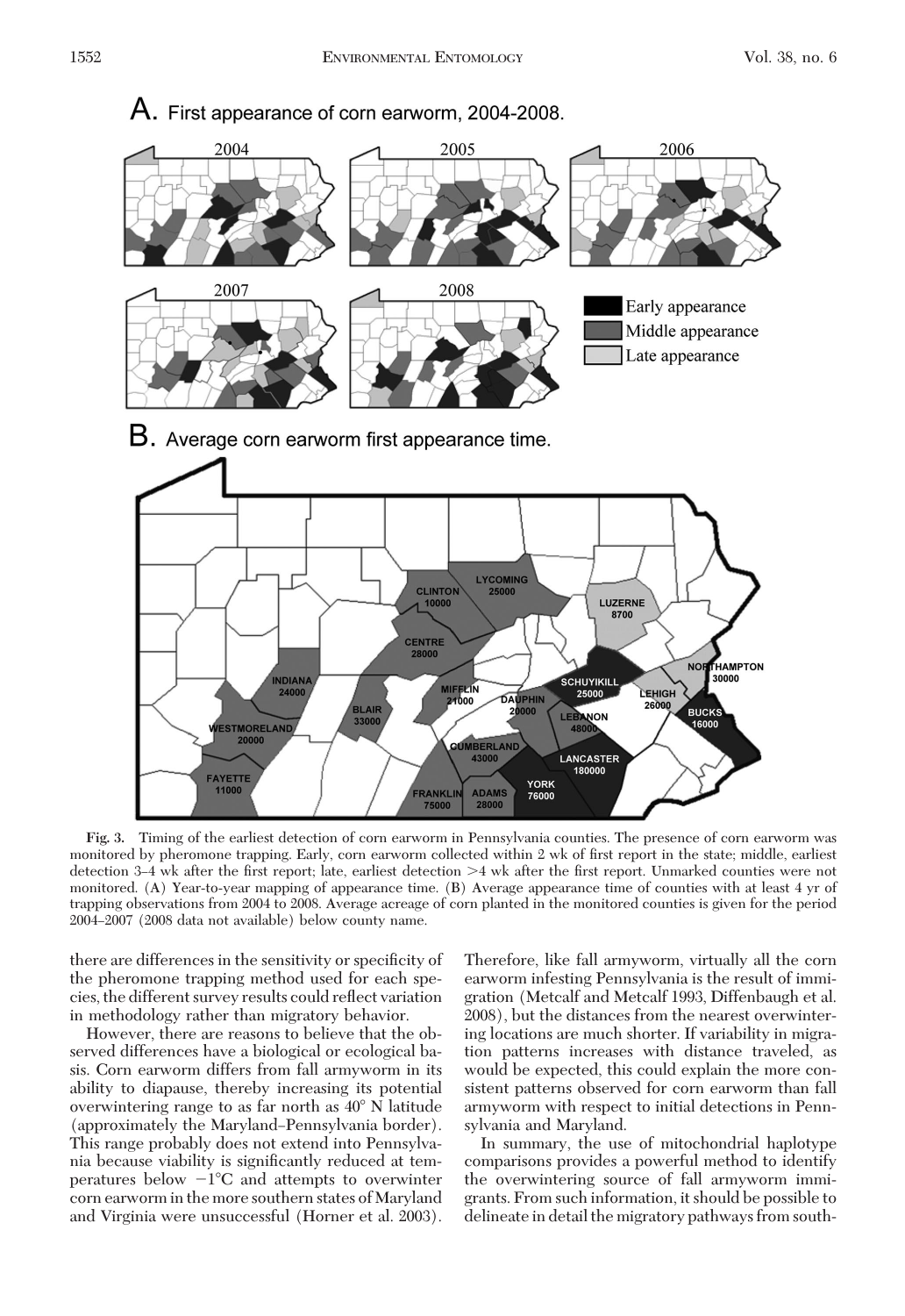ern Texas and Florida to the rest of North America. Although, in principle, this methodology can be applied to any migratory species whose source populations have been reproductively isolated, the identiÞcation of appropriate diagnostic markers is not trivial, particularly in species where genetic characterization is limited. Given that, it is our hope that the migratory information obtained from fall armyworm will be applicable to other insects that likely have similar migratory behaviors but areless amenable to study. However, the limitation of this approach is shown by our preliminary observation that corn earworm and fall armyworm exhibit different patterns of immigration and establishment in Pennsylvania and surrounding areas. Itindicates that the capacity to diapause and any resulting ecological interactions with transport probabilities must be considered before assuming comparable migratory patterns among different noctuid species. With this in mind, further work is ongoing to determine the natal sources of populations in the northeastern United States and along the eastern seaboard for both corn earworm and fall armyworm to confirm differences in migratory patterns, and if so, to identify the biological and ecological determinants.

## **Acknowledgments**

We thank J. Sharp for excellent technical support; the Extension Educators who contributed data for Pestwatch from Pennsylvania; and T. Sappington (USDA-ARS, Iowa State University) and M. Hay-Roe (USDA-ARS) for helpful comments on the manuscript. The Insecticide Resistance Action Committee contributed funds to support the information technology programming of Pestwatch.

## **References Cited**

- **Diffenbaugh, N. S., C. H. Krupke, M. A. White, and C. E. Alexander. 2008.** Global warming presents new challenges for maize pest management. Environ. Res. Lett. (http://www.iop.org/EJ/erl).
- **Fleischer, S. J., C. L. Harding, P. E. Blom, J. White, and J. Grehan. 2005.** *Spodoptera frugiperda* pheromone lures to avoid nontarget captures of *Leucania phragmatidicola.* J. Econ. Entomol. 98: 66-71.
- **Fleischer, S., G. Payne, T. Kuhar, A. Herbert, Jr., S. Malone, J. Whalen, G. Dively, D. Johnson, J. A. Hebberger, J. Ingerson-Mahar, et al. 2007.** *Helicoverpa zea* trends from the Northeast: suggestions towards collaborative mapping of migration and pyrethroid susceptibility. Plant Health Progress Online: doi:10.1094/PHP-2007-0719-03- RV. (http://www.plantmanagementnetwork.org/php/).
- **Foster, R. E. 1989.** Strategies for protecting sweet corn ears from damage by fall armyworm (Lepidoptera: Noctuidae) in southern Florida. Fla. Entomol. 72: 146–151.
- **Fuxa, J. R. 1987.** *Spodoptera frugiperda* susceptibility to nuclear polyhedrosis virus isolates with reference to insect migration. Environ. Entomol. 16: 218-223.
- **Hall, D. G. 1988.** Insects and mites associated with sugarcane in Florida. Fla. Entomol. 71: 138-150.
- **Hendrix, W. H., and W. B. Showers. 1992.** Tracing black cutworm and armyworm (Lepidoptera, Noctuidae) northward migration using Pithecellobium-and Calliandra pollen. Environ. Entomol. 21: 1092-1096.
- **Hendrix, W. H., T. F. Mueller, J. R. Phillips, and O. K. Davis. 1987.** Pollen as an indicator of long-distance movement of *Heliothis-zea* (Lepidoptera, Noctuidae). Environ. Entomol. 16: 1148-1151.
- **Horner, T. A., G. P. Dively, and D. A. Herbert. 2003.** Effects of MON810 Bt field corn on adult emergence of Helicoverpa zea (Lepidoptera: Noctuidae). J. Econ. Entomol. 96: 925-930.
- **Isard, S. A., S. H. Gage, P. Comtois, and J. M. Russo. 2005.** Principles of the atmospheric pathway for invasive species applied to soybean rust. Bioscience 55: 851–861.
- **Isard, S. A., D. A. Mortensen, S. J. Fleischer, and E. D. De Wolf. 2009.** Applications of aerobiology to IPM, pp. 80– 106. *In* E. B. Radcliffe, W. D. Hutchinson, and R. E. Cancelado (eds.), Integrated pest management. Cambridge University Press, Cambridge, United Kingdom.
- **Levy, H. C., A. Garcia-Maruniak, and J. E. Maruniak. 2002.** Strain identification of *Spodoptera frugiperda* (Lepidoptera: Noctuidae) insects and cell line: PCR-RFLP of cytochrome oxidase subunit I gene. Fla. Entomol. 85: 186-190.
- **Lingren, P. D., V. M. Bryant, J. R. Raulston, M. Pendleton, J. Westbrook, and G. D. Jones. 1993.** Adult feeding hostrange and migratory activities of corn-earworm, cabbagelooper, and celery looper (Lepidoptera, Noctuidae) moths as evidenced by attached pollen. J. Econ. Entomol. 86: 1429-1439.
- **Lu, Y. J., and M. J. Adang. 1996.** Distinguishing fall army worm (Lepidoptera: Noctuidae) strains using a diagnostic mitochondrial DNA marker. Fla. Entomol. 79: 48-55.
- **Luginbill, P. 1928.** The fall armyworm. U.S. Dep. Agric. Tech. Bull. 34: 1-91.
- **Meagher, R. L. 2001.** Trapping fall armyworm (Lepidoptera: Noctuidae) adults in traps baited with pheromone and a synthetic ßoral volatile compound. Fla. Entomol. 84: 288Ð292.
- **Meagher, R. L., and M. Gallo-Meagher. 2003.** Identifying host strains of fall armyworm (Lepidoptera: Noctuidae) in Florida using mitochondrial markers. Fla. Entomol. 86:  $450 - 455$ .
- **Metcalf, R. L., and R. A. Metcalf. 1993.** Destructive and useful insects: their habits and control. McGraw-Hill, New York.
- **Mitchell, E. R., J. N. McNeil, J. K. Westbrook, J. F. Silvain, B. Lalanne-Cassou, R. B. Chalfant, S. D. Pair, V. H. Waddill, A. Sotomayor-Rios, and F. I. Proshold. 1991.** Seasonal periodicity of fall armyworm (Lepidoptera:Noctuidae) in the Caribbean basin and northward to Canada. J. Entomol. Sci. 26: 39-50.
- **Nagoshi, R. N. 2009.** Can the amount of corn acreage predict fall armyworm (Lepidoptera: Noctuidae) infestation levels in nearby cotton? J. Econ. Entomol. 102: 210-218.
- **Nagoshi, R. N., and R. L. Meagher. 2008.** Review of fall armyworm (Lepidoptera: Noctuidae) genetic complexity and migration. Fla. Entomol. 91: 546-554.
- **Nagoshi, R. N., P. Silvie, and R. L. Meagher, Jr. 2007.** Comparison of haplotype frequencies differentiate fall armyworm (Lepidoptera: Noctuidae) corn-strain populations from Florida and Brazil. J. Econ. Entomol. 100: 954-961.
- **Nagoshi, R. N., J. S. Armstrong, P. Silvie, and R. L. Meagher, Jr. 2008a.** Structure and distribution of a strain-biased tandem repeat element in fall armyworm (Lepidoptera: Noctuidae) populations in Florida, Texas, and Brazil. Ann. Entomol. Soc. Am. 101: 1112-1120.
- **Nagoshi, R. N., R. L. Meagher, K. Flanders, J. Gore, R. Jackson, J. Lopez, J. S. Armstrong, G. D. Buntin, C. Sansone, and B. R. Leonard. 2008b.** Using haplotypes to monitor the migration of fall armyworm (Lepidoptera: Noctu-